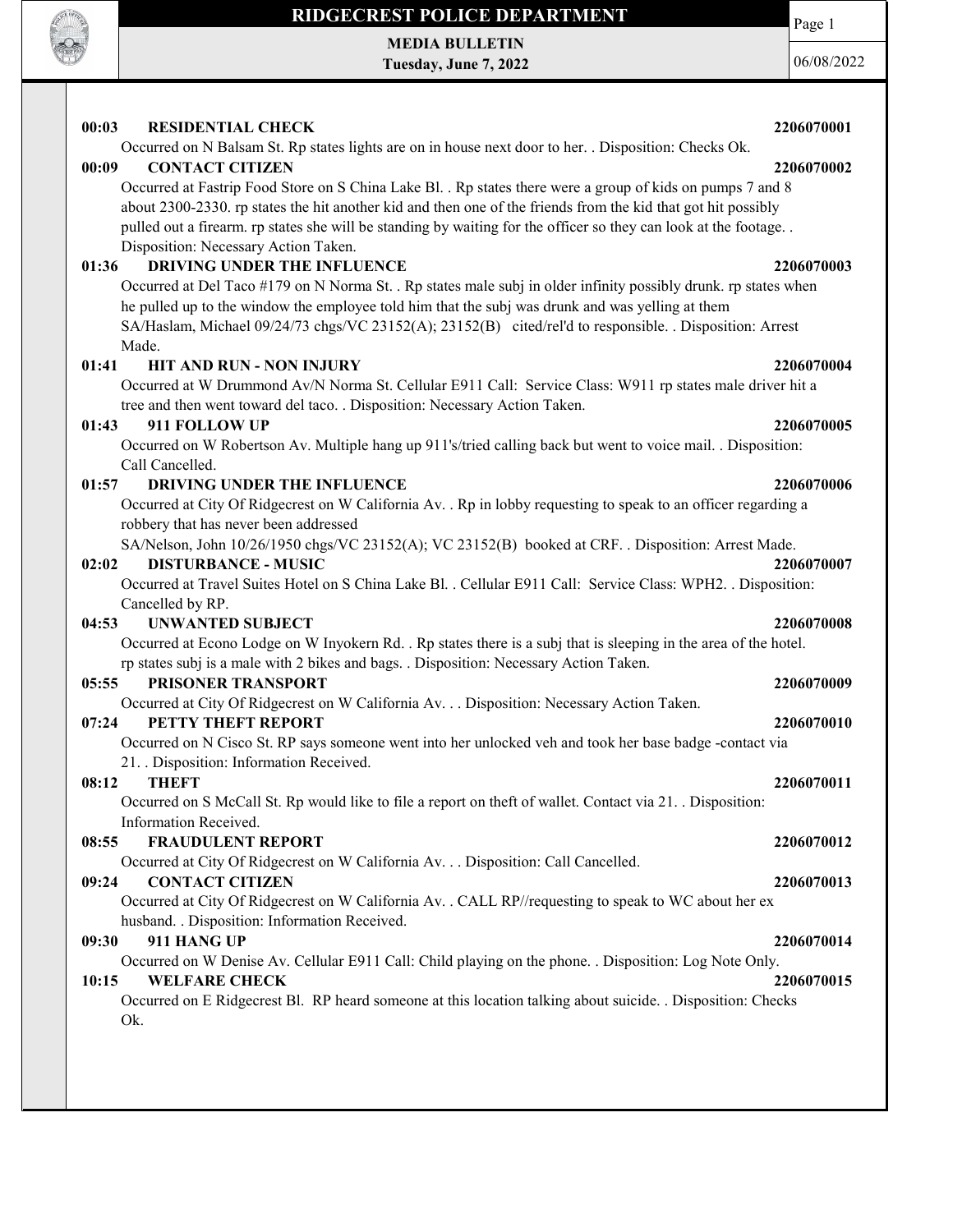

MEDIA BULLETIN Tuesday, June 7, 2022 Page 2

06/08/2022

| 10:18<br><b>CONTACT CITIZEN</b>                                                                                   | 2206070016 |
|-------------------------------------------------------------------------------------------------------------------|------------|
| Occurred at City Of Ridgecrest on W California Av. . Rp in the lobby-would like to speak to an officer regarding  |            |
| bitcoin. . Disposition: Information Received.<br>PROPERTY DAMAGE ONLY TC                                          |            |
| 10:22                                                                                                             | 2206070017 |
| Occurred on E Ridgecrest Bl. West side of the building/veh vs building/driver already assessed by liberty, unk    |            |
| injuries /rp states significant damage to property. . Disposition: Report Taken.                                  |            |
| <b>INFORMATION</b><br>10:40                                                                                       | 2206070018 |
| Occurred at City Of Ridgecrest on W California Av. . Cellular E911 Call: RP stated her nurse was not there yet    |            |
| and could not get her on the phone. No EMS / Fire / Police needed at the location per RP. . Disposition: Log      |            |
| Note Only.                                                                                                        |            |
| <b>DISTURBANCE</b><br>10:41                                                                                       | 2206070019 |
| Occurred at James Monroe Middle School on W Church Av. . Parent yelling at the Principal . Spanish                |            |
| speaking. . Disposition: Information Provided.                                                                    |            |
| 10:46<br><b>ACO CALL</b>                                                                                          | 2206070020 |
| Officer initiated activity at W Langley Av, Ridgecrest. . Disposition: Animal Control Handled.                    |            |
| 10:51<br><b>TICKET SIGN OFF</b>                                                                                   | 2206070021 |
| Occurred at City Of Ridgecrest on W California Av. . Fees paid. . Disposition: Necessary Action Taken.            |            |
| 10:54<br><b>INFORMATION</b>                                                                                       | 2206070022 |
| Occurred on N Balsam St. Rp wanted to let us know that he was going to be working on boarding and locking         |            |
| up the vacant house for the owners. . Disposition: Log Note Only.                                                 |            |
| <b>CIVIL PROBLEM</b><br>11:04                                                                                     | 2206070023 |
| Occurred on S Desert Candles St. RP is requesting contact regarding issues with room mate not turning on the      |            |
| AC. . Disposition: Negative Contact.                                                                              |            |
| <b>EMBEZZLED VEHICLE</b><br>11:04                                                                                 | 2206070024 |
| Occurred at Dollar Rent A Car on W Inyokern Rd. . Rp would like to file a report stating subj has not returned    |            |
| the rented vehicle. . Disposition: Information Received.                                                          |            |
| 11:05<br><b>ACO CALL</b>                                                                                          | 2206070025 |
| Officer initiated activity at N Fairview St, Ridgecrest. 3 loose dogs. . Disposition: Warning (Cite/Verbal).      |            |
| <b>GENERIC FIRE CALL/NOT SPECIFIED</b><br>11:23                                                                   | 2206070026 |
| Occurred at American Legion Post 648 on W Inyokern Rd. . Electrical Fire. . Disposition: Information Provided.    |            |
| <b>MEDICAL AID</b><br>11:47                                                                                       | 2206070027 |
| Occurred at Quality Inn on S China Lake Bl. . Cellular E911 Call: EMS request. . Disposition: Referred To Other   |            |
| Agency.                                                                                                           |            |
| <b>WELFARE CHECK</b><br>12:12                                                                                     | 2206070028 |
| Occurred at Quality Inn on S China Lake Bl. . RP WOULD LIKE A WELFARE CHECK ON SISTER                             |            |
| Disposition: Information Provided.                                                                                |            |
| <b>CIVIL PROBLEM</b><br>12:34                                                                                     | 2206070029 |
| Occurred on N Sierra Vista St. RP STATES THAT THEY ARE STARTING AN EVICTION NOTICE                                |            |
| Disposition: Log Note Only.                                                                                       |            |
| <b>THEFT</b><br>12:50                                                                                             | 2206070030 |
| Occurred at City Of Ridgecrest on W California Av. . CALL RP//would like to file a report regarding a stolen cell |            |
| phone. . Disposition: Information Received.                                                                       |            |
| 13:06<br><b>MISSING PERSON</b>                                                                                    | 2206070031 |
| Occurred on W Panamint Av. CALL RP/rp states she hasnt seen or heard from her son in a couple of days after       |            |
| he left the house. . Disposition: Log Note Only.                                                                  |            |
| <b>ACO CALL</b><br>13:07                                                                                          | 2206070032 |
| Officer initiated activity at W Sydnor Av, Ridgecrest. . Disposition: Animal Control Handled.                     |            |
|                                                                                                                   |            |
|                                                                                                                   |            |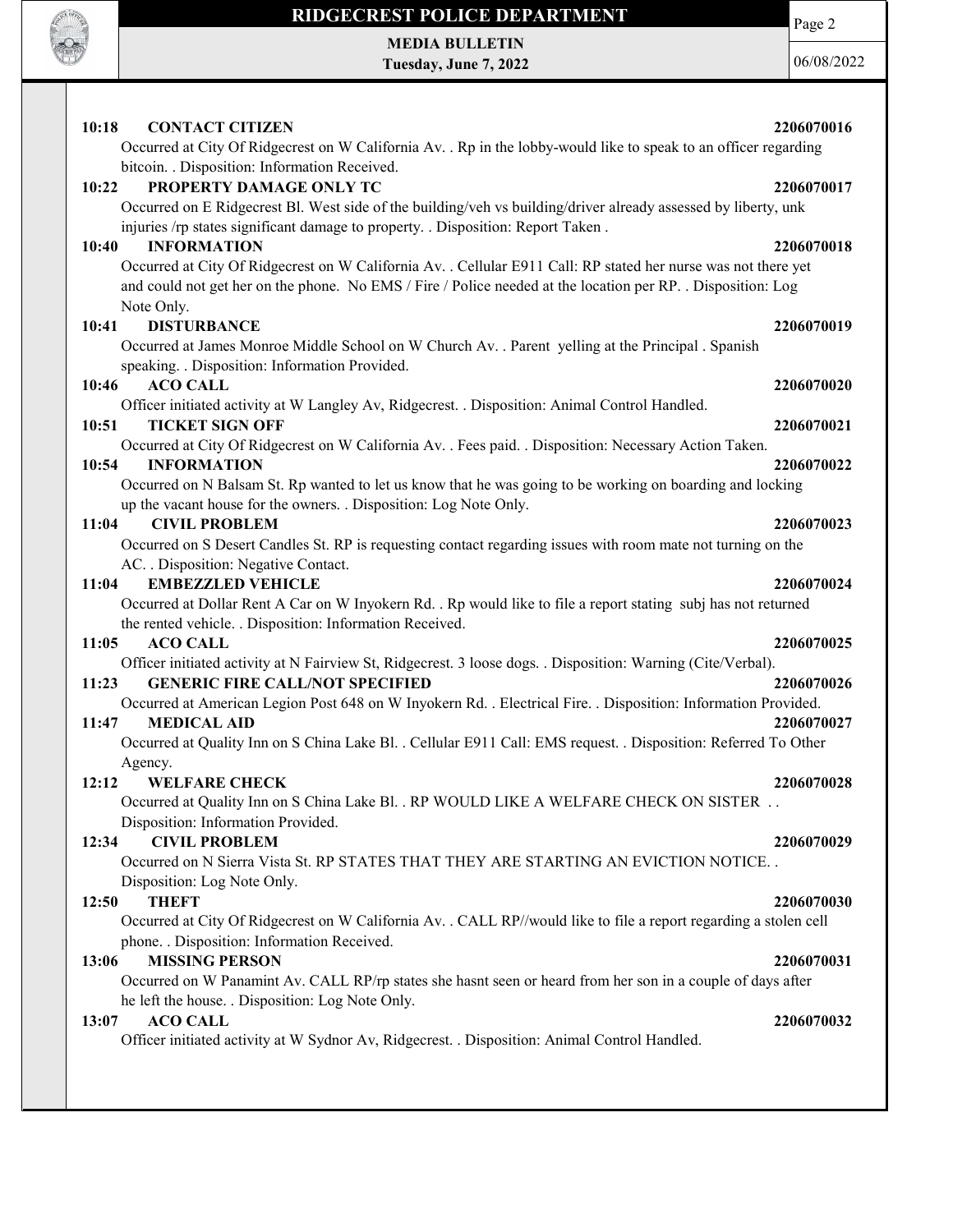

MEDIA BULLETIN Tuesday, June 7, 2022 Page 3

06/08/2022

| PEEPING TOM<br>13:17<br>Occurred on S Silver Ridge St. Cellular E911 Call: RP stated there was someone looking in her window.                    | 2206070033 |
|--------------------------------------------------------------------------------------------------------------------------------------------------|------------|
| Unknown on description. . Disposition: Gone Prior to Arrival.                                                                                    |            |
| <b>SUSPICIOUS PERSON</b><br>13:21                                                                                                                | 2206070034 |
| Occurred at Town & Country Mobile Home Park on N Norma St. . WMA/white shirt/black shoes/jeans/riding a                                          |            |
| bicycle around the park all day, going into yards and acting UI/currently around the office area of the park<br>Disposition: Gone On Arrival.    |            |
| <b>SUSPICIOUS VEHICLE</b><br>13:26                                                                                                               | 2206070035 |
| Occurred on S Sunset St. Rp states there is grey car parked by his house with a WMA/long brown                                                   |            |
| hair/baseball cap, sitting in the driver seat and keeps ducking down whenever people go by like hes trying to<br>hide. . Disposition: Checks Ok. |            |
| <b>BATTERY REPORT</b><br>13:42                                                                                                                   | 2206070036 |
| Occurred at Ridgecrest Regional Hospital on N China Lake Bl. . RP states patient was assaulted last night at an                                  |            |
| unk gas station. . Disposition: Report Taken.                                                                                                    |            |
| <b>CONTACT CITIZEN</b><br>13:43                                                                                                                  | 2206070037 |
| Occurred at City Of Ridgecrest on W California Av. . Rp in the lobby-would like to speak to an officer about                                     |            |
| programs for the youth. . Disposition: Information Provided.                                                                                     |            |
| 13:46<br><b>ACO CALL</b>                                                                                                                         | 2206070038 |
| Officer initiated activity at W Upjohn Av, Ridgecrest. . Disposition: Animal Control Handled.                                                    |            |
| <b>WELFARE CHECK</b><br>13:48                                                                                                                    | 2206070039 |
| Occurred on W Coral Av. Left a v/m on the city v/m. Unknown what was on v/m. . Disposition: Checks Ok.                                           |            |
| 13:53<br><b>INFORMATION</b>                                                                                                                      | 2206070040 |
| Occurred on N Balsam St. Rp just letting us know he has a friend going over to his house to check on it                                          |            |
| Disposition: Log Note Only.                                                                                                                      |            |
| <b>290 REGISTRANT</b><br>14:30                                                                                                                   | 2206070041 |
| Occurred at City Of Ridgecrest on W California Av. . Transient update. . Disposition: Necessary Action Taken.                                    |            |
| <b>CONTACT CITIZEN</b><br>14:47                                                                                                                  | 2206070042 |
| Occurred at City Of Ridgecrest on W California Av. . RP requesting contact via 21 regarding her 17 yr old                                        |            |
| nephew/he was kicked out of home by his Dad. . Disposition: Information Provided.                                                                |            |
| <b>DISTURBANCE - SUBJECT</b><br>14:48                                                                                                            | 2206070043 |
| Occurred on W California Av. Rp in the pinnacle room at Parks n Rec. Would like to file a report. . Disposition:                                 |            |
| Gone Prior to Arrival.                                                                                                                           |            |
| PETTY THEFT REPORT<br>15:13                                                                                                                      | 2206070044 |
| Occurred on W Wilson Av. RP states her bike was stolen and knows who took it and where it is-contact via 21.                                     |            |
| Disposition: Negative Contact.                                                                                                                   |            |
| <b>KEEP THE PEACE</b><br>15:24                                                                                                                   | 2206070045 |
| Occurred on E Arondo St. (Hundred block.)                                                                                                        |            |
| Cellular E911 Call: Service Class: WPH2 No known firearms, not UI, not HBD. RP requests KTP while she                                            |            |
| gathers belongings to leave residence. . Disposition: Peace Kept.                                                                                |            |
| <b>CONTACT CITIZEN</b><br>15:31                                                                                                                  | 2206070046 |
| Occurred at City Of Ridgecrest on W California Av. . CALL RP/would like to speak to WC regarding her 10851                                       |            |
| case. . Disposition: Information Provided.                                                                                                       |            |
| <b>BURGLARY ALARM</b><br>15:34                                                                                                                   | 2206070047 |
| Occurred on W Willow Av. Back glass break. . Disposition: False Alarm.                                                                           |            |
| 15:56<br><b>CONTACT CITIZEN</b><br>Occurred at City Of Ridgecrest on W California Av. . Call RP. . Disposition: Necessary Action Taken.          | 2206070048 |
|                                                                                                                                                  |            |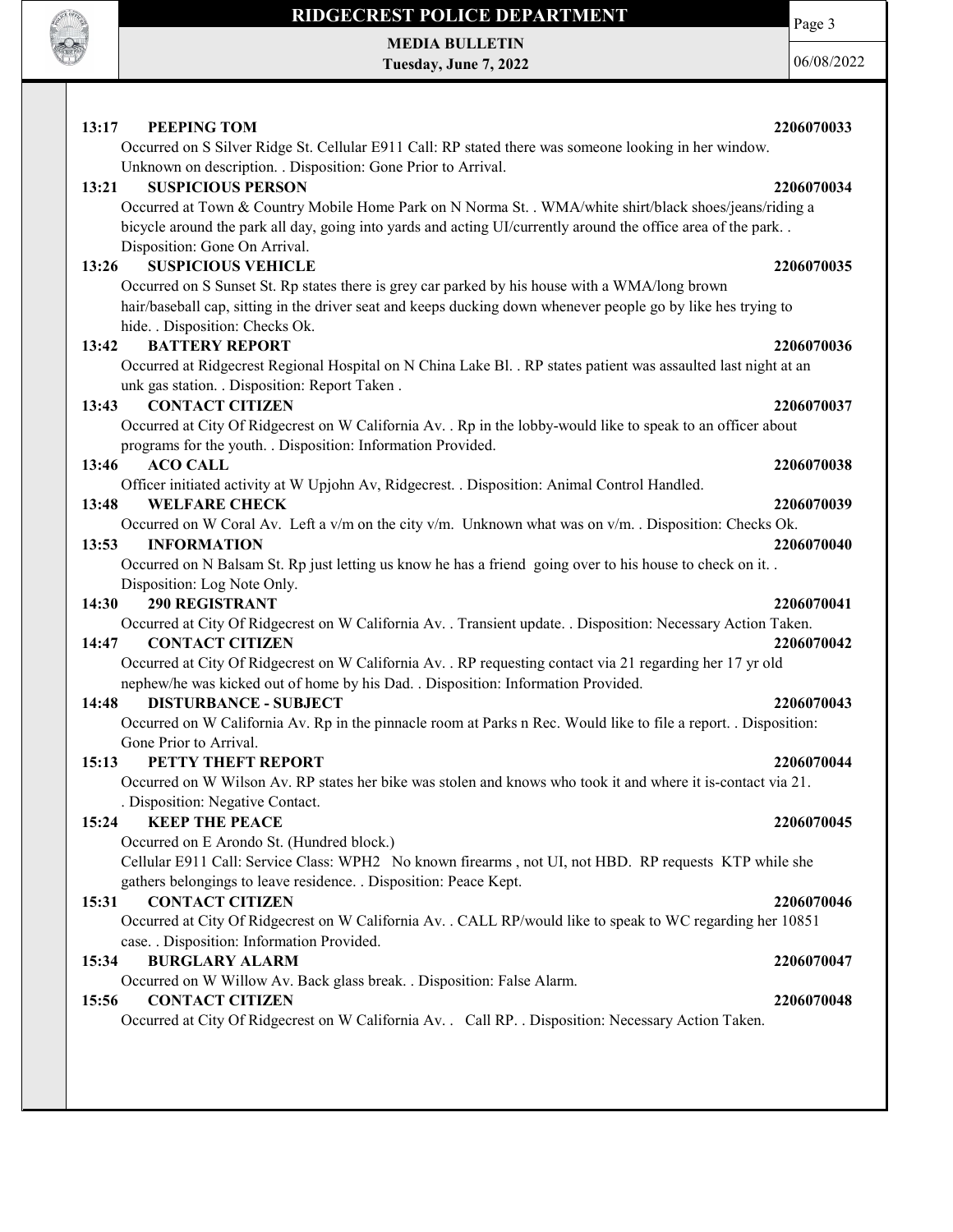

MEDIA BULLETIN Tuesday, June 7, 2022 Page 4

06/08/2022

| 2206070049<br>16:10<br><b>CONTACT CITIZEN</b>                                                                                                                                                          |  |
|--------------------------------------------------------------------------------------------------------------------------------------------------------------------------------------------------------|--|
| Occurred at City Of Ridgecrest on W California Av. . CALL RP/would like to speak to an officer about family                                                                                            |  |
| matters, no further desc about incident. . Disposition: Log Note Only.                                                                                                                                 |  |
| 16:15<br><b>LAND TRESPASS</b><br>2206070050                                                                                                                                                            |  |
| Occurred on E California Av. Rp would like contact in the office, thinks squatters may be staying in the                                                                                               |  |
| backyard of the business after hours. . Disposition: Information Received.                                                                                                                             |  |
| <b>RECKLESS VEHICLE</b><br>2206070051<br>16:16                                                                                                                                                         |  |
| Occurred on W Panamint Av. (Hundred block.) Older Porsche black or dark gray was driving high speed on                                                                                                 |  |
| Panamint. Pulled over ifo auto shop on north side of street. About 10-15 ago. . Disposition: Gone On Arrival.                                                                                          |  |
| 16:20<br><b>SHOPLIFTING</b><br>2206070052                                                                                                                                                              |  |
| Occurred at Home Depot on N China Lake Bl. . WMA grey shirt/blk shorts w/woman and child gathering                                                                                                     |  |
| things to steal in a bucket - male still in the store in the inside garden area. Disposition: Necessary Action<br>Taken.                                                                               |  |
| 16:26<br><b>CONTACT CITIZEN</b><br>2206070053                                                                                                                                                          |  |
| Occurred at City Of Ridgecrest on W California Av. . Call RP would like to speak to an officer about disputes                                                                                          |  |
| shes having with someone via 21. Disposition: Assisted.                                                                                                                                                |  |
| 16:29<br><b>VEHICLE RELEASE</b><br>2206070054                                                                                                                                                          |  |
| Occurred at City Of Ridgecrest on W California Av. . Veh release. . Disposition: Necessary Action Taken.                                                                                               |  |
| <b>FOUND PROPERTY</b><br>16:32<br>2206070055                                                                                                                                                           |  |
| Occurred on W Langley Av. Rp states a lawn mower showed up on her lawn at about 6am this morning and                                                                                                   |  |
| hasnt left/rp would like it picked up/rp has checked with all her neighbors for ownership with no luck                                                                                                 |  |
| Disposition: Report Taken.                                                                                                                                                                             |  |
| <b>LAND TRESPASS</b><br>16:39<br>2206070056                                                                                                                                                            |  |
| Occurred on W Moyer Av. RP states her adult son should not be at her residence. RP is and can see via                                                                                                  |  |
| cameras that he is inside the residence. . Disposition: Warning (Cite/Verbal).                                                                                                                         |  |
| 16:49<br><b>DOMESTIC DISTURBANCE</b><br>2206070057                                                                                                                                                     |  |
| Occurred on E Ridgecrest Bl. Call RP. BF is in apt breaking things.                                                                                                                                    |  |
| DVIR between Natalie Karner and Stephen Bitz/ bf gf/child in common/cohab/arguing over relationship issues.                                                                                            |  |
| . Disposition: Necessary Action Taken.                                                                                                                                                                 |  |
| 16:52<br><b>OPEN DOOR/GATE</b><br>2206070058                                                                                                                                                           |  |
| Occurred on N Gold Canyon Dr. Rp went to check on a friend at his home at noticed the friends back door is<br>open and no one is answering his call outs into the residence. . Disposition: Checks Ok. |  |
| <b>CONTACT CITIZEN</b><br>17:14<br>2206070059                                                                                                                                                          |  |
| Occurred at City Of Ridgecrest on W California Av. . RP is in lobby and is here to report mail tampering. .                                                                                            |  |
| Disposition: Information Provided.                                                                                                                                                                     |  |
| 2206070060<br>17:24<br><b>VIOLATION OF COURT ORDER</b>                                                                                                                                                 |  |
| Occurred at City Of Ridgecrest on W California Av. . RO on Hisey, Sladen, driving by and knocking on the                                                                                               |  |
| door/call RP via 21 as she is leaving her residence. . Disposition: Information Provided.                                                                                                              |  |
| <b>ACO CALL</b><br>18:59<br>2206070061                                                                                                                                                                 |  |
| Occurred on W Graaf Av. Dog barking since yesterday. . Disposition: Information Provided.                                                                                                              |  |
| <b>ABANDONED VEHICLE</b><br>19:35<br>2206070062                                                                                                                                                        |  |
| Occurred on N Purple Sage Ln. Rp states veh has been parked out in front of his house for over a week. .                                                                                               |  |
| Disposition: Checks Ok.                                                                                                                                                                                |  |
| <b>HAZARDOUS CONDITION</b><br>20:08<br>2206070063                                                                                                                                                      |  |
| Occurred at Larkspur Apartments on S Downs St. . Cellular E911 Call: Service Class: WPH2 gas smell in                                                                                                  |  |
| apartment. . Disposition: Referred To Other Agency.                                                                                                                                                    |  |
|                                                                                                                                                                                                        |  |
|                                                                                                                                                                                                        |  |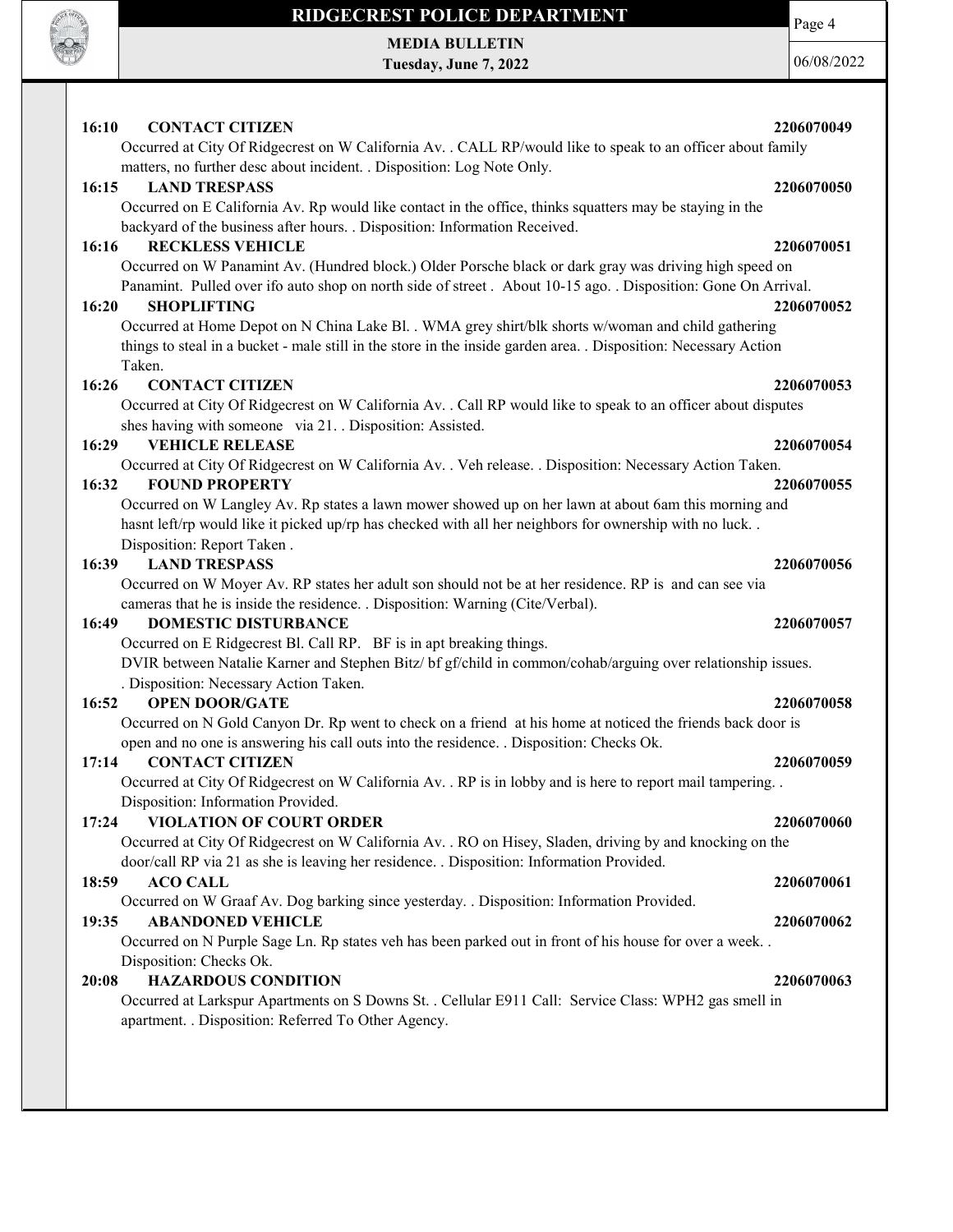

MEDIA BULLETIN Tuesday, June 7, 2022

06/08/2022

Page 5

### 20:15 CONTACT CITIZEN 2206070064

Occurred on W Atkins Av. Call rp. rp states manager has an expensive tool of his that he is refusing to give back to him. rp requesting to see if an officer can help him get it back. . Disposition: Information Provided.

### 20:19 DOMESTIC DISTURBANCE 2206070065

Occurred on N Las Posas St. Cellular E911 Call: Service Class: WPH2 male/female//male subj yelling very loudly

DVIR between Craig and Janalee Lowe/married/cohab/arguing over relationship issues. . Disposition: Domestic Violence Documentation.

### 20:46 VERBAL THREATS 2206070066

Occurred on Johannesburg Av. Cellular E911 Call: Service Class: WPH2 rp wanting to file a report regarding someone threatening her in her home. . Disposition: Referred To Other Agency.

### 21:03 SUSPICIOUS PERSON 2206070067

Occurred on N Palm Dr. Rp states she was in her back yard and she noticed a subj in a drk hoodie staring at her. rp states that it was not her neighbor as this person was too tall. rp stated that once the subj saw her they took off in an unk direction. . Disposition: Log Note Only.

### 21:04 CONTACT CITIZEN 2206070068

Occurred on W Las Flores Av. Rp was advised that an officer wanted to talk to him and that they can go to the above location. . Disposition: Checks Ok.

### 21:19 SUSPICIOUS VEHICLE 2206070069

Occurred at Larkspur Apartments on S Downs St. . Cellular E911 Call: Lat:35.618078 Lon:-117.68693 Service Class: WPH2 rp states there has been a charcoal gray veh that is on the left side of the complex that have 3 ppl in it. rp states they have been coming and going in the complex and then he heard a loud pop. . Disposition: Gone Prior to Arrival.

### 21:50 UNLICENSED DRIVER 2206070070

Occurred at The Barn 2 on N China Lake Bl. . Rp states another veh ran out of gas and is in the turning lane. rp states she is behind the veh with her emergency lights on.

SA/Griffith, Claudia 07/11/88 chgs/VC 12500(A); HS 11364 cited/rel'd. . Disposition: Arrest Made.

### 22:50 INFORMATION RECEIVED 2206070071

Occurred at Town & Country Mobile Home Park on N Norma St. . . Disposition: Information Received.

### 22:55 CONTACT CITIZEN 2206070072

Occurred at W Bowman Rd/S Norma St. Cellular E911 Call: Service Class: W911 rp states ex is chasing him in another car. rp was advised to come to the PD to speak to an officer. . Disposition: Necessary Action Taken.

### 22:59 DISTURBANCE - NOISE 2206070073

Occurred on N Helena St. Rp states there are juvs that are being loud and he has asked them to quiet down and they are trying to start a fight with him. . Disposition: Counselled.

### 23:01 WELFARE CHECK 2206070074

Occurred on S Broadway St. Rp requesting a welck on sister because he believes that she is being hurt. . .

### 23:21 SUSPICIOUS CIRCUMSTANCES 2206070075

Occurred on W Oregon Av. Rp states someone was banging on garage and front door very violently. rp also stated that neighbor came out as she experienced the same thing. rp stated that he did not see the person just heard the banging. . Disposition: Unable To Locate.

### 23:25 WELFARE CHECK 2206070076

Occurred on N Gold Canyon Dr. Cellular E911 Call: Service Class: WPH2 rp requesting welck on daughter. . Disposition: Necessary Action Taken.

### 23:33 TRAFFIC STOP 2206070077

Officer initiated activity at W Bowman Rd, Ridgecrest. (Hundred block.). . Disposition: Warning (Cite/Verbal).